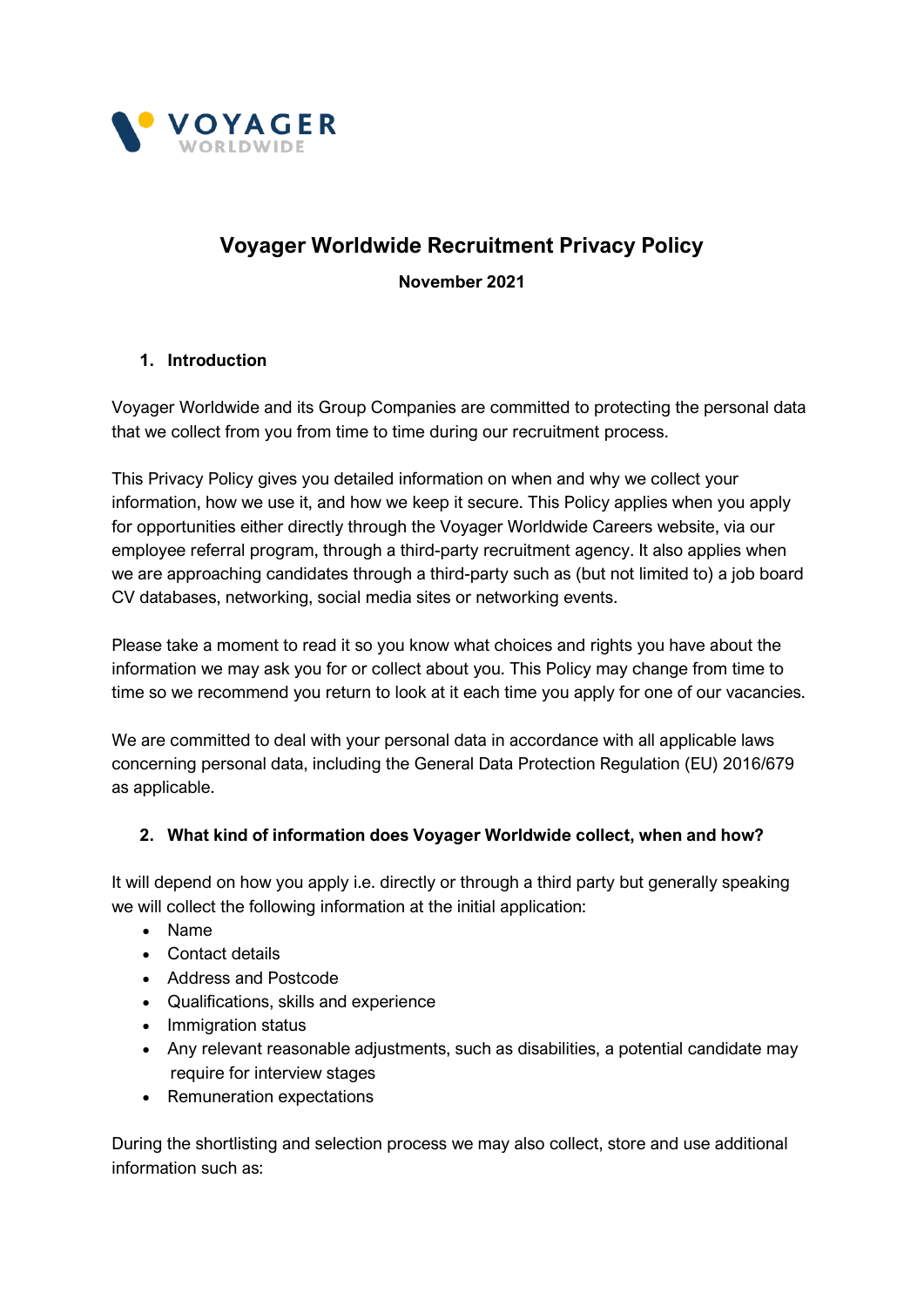- Copy of driving licence
- Psychometric or situational judgement test/profile information
- Date of birth
- Those extra details that you choose to share with us

If you are successful in being offered a role with Voyager Worldwide we will collect, store and use the following additional (but not limited to) information necessary to on-board you as an employee:

- Criminal Conviction declaration
- Banking and Tax information
- Nationality
- Copy passport or equivalent identity card
- Financial information (where financial background checks are required)
- Remuneration details
- Health information where adaptations to working environment may be required
- Emergency contact details
- Referee information.

Usually we collect this personal information directly from you through our website, through job advertisements or a recruitment agency. We may sometimes be required to collect additional information from third parties or other publicly available sources. We will take reasonable steps to inform you we collect your personal information from a third party, such as via recommend a friend schemes.

#### Why do we collect this personal information?

To ensure possible employment opportunities are offered to the most suitable candidates, we need to process certain personal information about you. We only process your information where necessary to progress a job vacancy or as required by law or regulatory requirements, so not all the purposes set out below will apply to you all the time.

## **3. Explaining the legal basis we rely on**

Data protection law sets out a number of different circumstances in which a company may process personal data including:

#### Consent

Where we require your sensitive information, such as medical information, as part of the employment process, we will obtain your consent.

We will provide you with full details of the information that we would like and the reason we need it, so that you can carefully consider whether you wish to consent.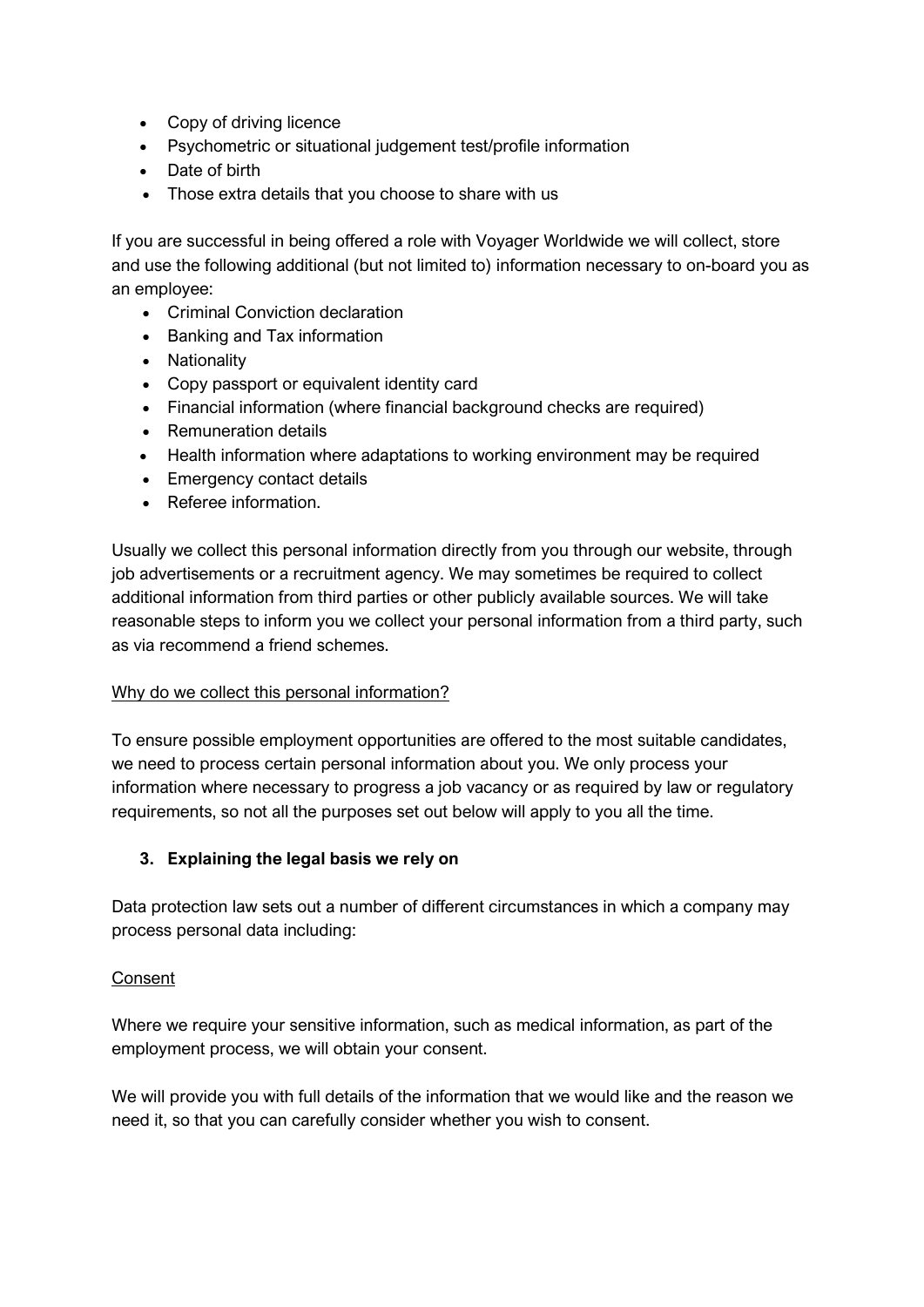## Contractual obligations

In certain circumstances we need your personal data, such as bank details for payroll processing, to comply with our contractual obligations

#### Legal Obligations

When we need to use your personal data to comply with a common law or statutory obligation, such as evidence of right to work in certain countries.

## Legitimate Interests

Where a legal claim connected with you is likely to arise then we may need to process personal data to pursue our legitimate interests in a way which might reasonably be expected as running our business and which does not materially impact your rights, freedom or interests.

## **4. Who do we share your information with?**

Voyager Worldwide, as the name suggests, has locations over 8 different countries so there may be a requirement to share your personal information internally, both in the country where the vacancy is based and in other countries, some of which are located outside the EEA. Equally your data may be accessed by other colleagues based in our global locations via our internal servers, only when applicable to the vacancy. Your information will only be shared or accessed if it is necessary but we do need to make you aware that on occasions in order to complete our resourcing process, we might share data with other countries.

We use a software system called PeopleHR to help with applicant tracking for our vacancies The informed on PeopleHR is located on service in the United Kingdom. All recruitment information can be accessed by our global People, Culture and Workplace function but will only be accessed if it is necessary for supporting a vacancy within their remit territories.

# **5. How long will we keep your information?**

We will retain your personal information for as long as necessary to fulfil the purposes we of the recruitment and selection process.

Typically we will not keep candidate details for longer than 12 months following the submission of an application unless there are compelling reasons to retain for a longer period.

However if you don't want us to hold your details for future opportunities, then you can contact us and will of course remove you and your information from our database.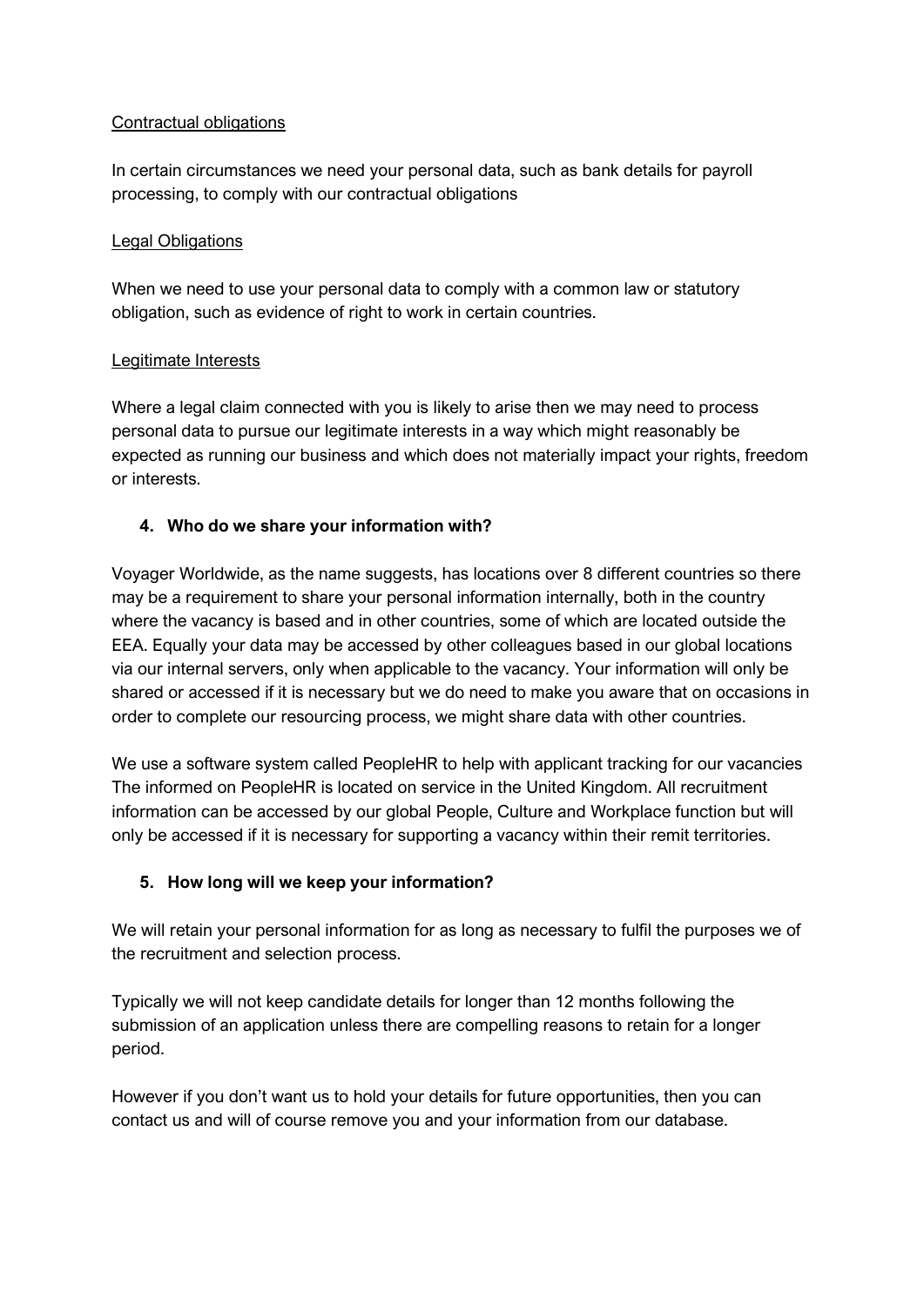## **6. How do we protect your information?**

Most of your information will be stored on PeopleHR software which is protected to seek to ensure that unauthorised or unlawful processing of personal information, accidental loss or destruction of, or damage to, personal information does not occur. In addition, we limit access to your personal information to those colleagues only who are part of the role hiring team and other People, Culture and Workplace team members. They will only process your personal information on our instructions and they are subject to a duty of confidentiality.

We have put in place procedures to deal with any suspected data security breach and will notify you and any applicable regulator of a suspected breach where we are legally required to do so.

# **7. What right do I have in relation to my personal data processed by you?**

You may have the right to request:

- Access to the personal data we hold about you, free of charge, in most cases
- The correction of incorrect, out of date or incomplete personal data
- That we delete your personal data we hold

Where the right exists, if you wish to contact us to exercise any of the above rights please use the following contact details:

Lesley Chin, General Counsel [\(Lesley.chin@voyagerww.com\)](mailto:Lesley.chin@voyagerww.com), or Emma Jamieson, People, Culture and Workplace Manager EMEA [\(emma.jamieson@voyagerww.com\)](mailto:emma.jamieson@voyagerww.com).

## **8. Making a complaint**

If you feel that personal data has not been handled correctly or you are unhappy with any of the responses that you have received from us regarding the use of your personal data, you may the right to make a complaint to the regulator in your country of residence. In the UK this is the Information Commissioner Office. You can contact them as follows:

Tel: 0303 123 1113

## [www.ico.org.uk/concerns](http://www.ico.org.uk/concerns)

#### **9. Cookies**

Our site uses cookies to store information on your device used to access the sites. A cookie is a small amount of data, which often includes a unique identifier that is sent to your device from a websites computer and is stored on your devices hard drive. Some of these cookies are essential to make our website work and others help us to improve by giving us some insight into how the site is being used.